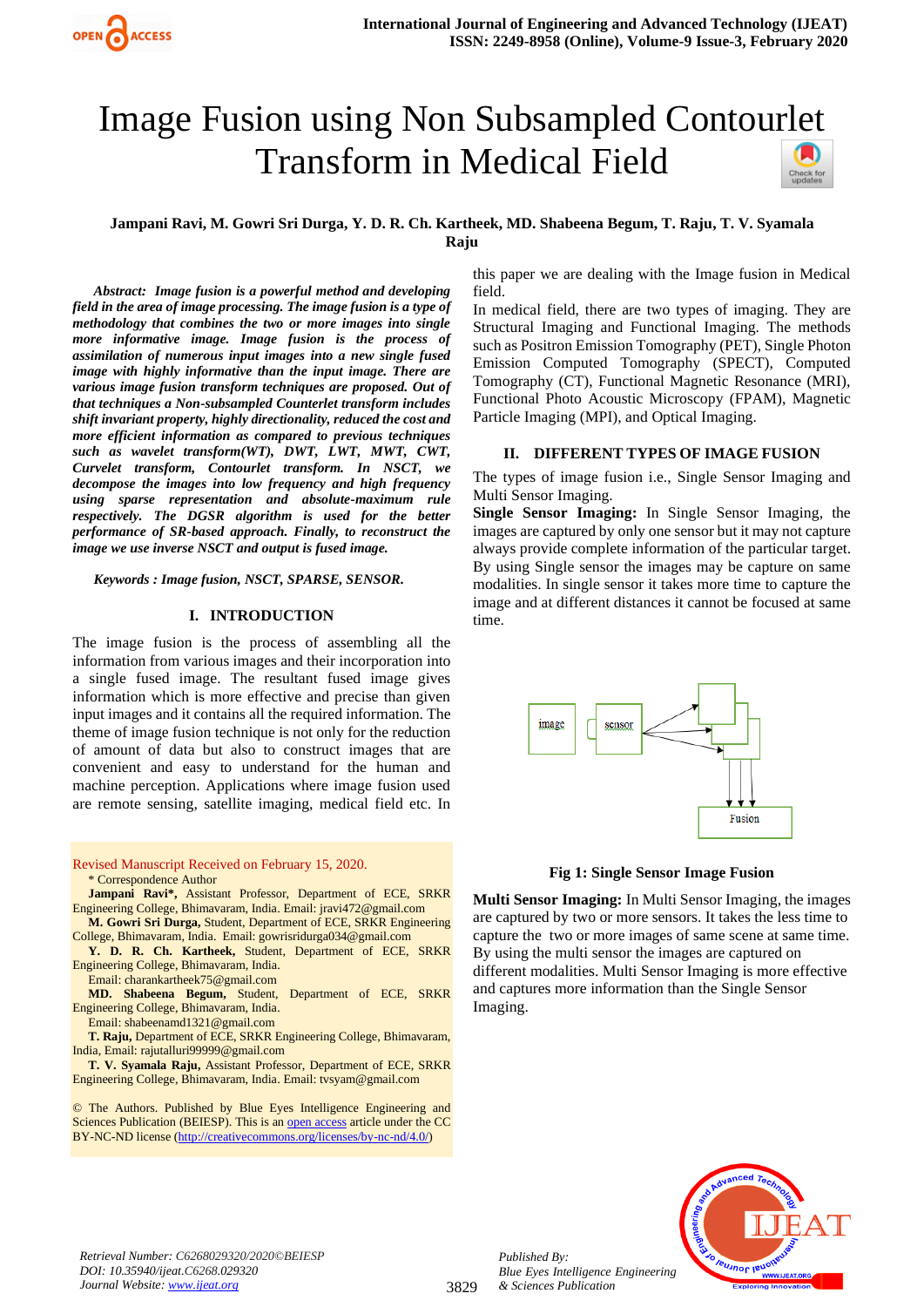# **Image Fusion using Non Subsampled Contourlet Transform in Medical Field**



**Fig 2: Multi Sensor Image Fusion**

## **III. IMAGE FUSION TECHNIQUES**

There are different techniques which are introduced in image fusion. The techniques are Wavelet Transform, Curvelet Transform, Contourlet Transform, and Nonsubsampled Contourlet Transform (NSCT).

In Wavelet Transform, Wavelet allows decomposition of complex information like music, speech, images and patterns into elementary forms at various positions, scales and subsequently reconstructed with high precision. There are different types in wavelet transform. They are Stationary Wavelet Transform, Discrete Wavelet Transform (DWT), Lifted Wavelet Transform (LWT), Morlet Wavelet Transform (MWT), Complex Wavelet Transform (CWT), Dual Tree Complex Wavelet Transform (DT-CWT). The major drawbacks in the wavelet transform, it does not provide shift invariance. In Discrete wavelet transform (DWT) has poor directionality and fails to represent curvilinear structures. SWT and DT-CWT cannot capture curves and edges of images. To overcome these drawbacks we go for Curvelet Transform.

In Curvelet Transform, there are two types i.e., unequally spaced fast Fourier transform and wrapping based fast curvelet transform. It can be used for both continuous and digital domain. The advantages are high directivity, curves edges efficiently, reduce noise effects and represents edges better than wavelet transform. But in the Curvelet transform, the disadvantages are shift variance and it is not associated with multi-resolution analysis. To overcome these drawbacks we go for contourlet transform.

In Contourlet Transform, the advantages are Multi-resolution, discrete domain implementation, multidirectional, reduces the redundancy. But in the Counterlet transform, the disadvantages are Shift variant, it leads to Pseudo Gibbs phenomenon, frequency selectivity and temporal stability are poor.

To overcome these drawbacks in the previous techniques we proposed the Non-subsampled Counterlet transform (NSCT). In NSCT, the advantages are Shift Invariance in decomposition process, and effective Infrared and Visible Image Fusion scheme and reduce the cost.

#### **IV. NON SUBSAMPLED CONTOURLET TRANSFORM**

NSCT is based on counterlet transform which eliminates the sampling process during the image decomposition and reconstruction. The advantages of NSCT are Shift invariance, Multiresolution. We can obtain multidimensionality of an image using Non Sampled filter bank. While the NSCT is

proposed in image fusion, we can get more information and reduces the effects of inaccurate on the fused results can also be reduced effectively. Hence the NSCT is better technique for image fusion when compared to all other techniques.

The NSCT consists of two parts. They are Non Sampled Pyramid (NSP), Non Subsampled Directional Filter Banks (NDFB). The first source image is decomposed by NSP with different scales to get the sub band coefficients at different scales. Those subband coefficients are decomposed by NSDFB to obtain different scales and different directions.

In NSCT multiscale property is obtained by using dual channeled Non Subsampled two dimensional filter banks for sub band decomposition to be done. The directional filter bank NSCT is constructed by merging critically sampled dual channeled fan filter banks and resampling processes. The NSDFB is used to remove downsamplers and upsamplers in the DFB to obtain shift invariance directional expansion. In NSCT decomposition the image fusion is decomposed into low pass and high pass sub bands.



## **Fig 3: Non Subsampled Contourlet Transform**

## **V. SPARSE REPRESENTATION**

Sparse Representation, in this the main theme deals with obtaining sparse solutions for systems of linear equations. At different scales and orientations, we have a different sub band images of NSCT. By training subdictionaries separately for each band, contain all the information. We achieve it, the information at different scales and orientation.

The low pass subband coefficients have large amplitude and contain more information. The low frequency components used with sparse representation (S.R) based fusion approach. In this we take the sparse coding for stability and efficiency. To achieve this, we divide the source images into image patches for low frequency image fusion scheme. We proposed the dynamic group sparsity recovery (D.G.S.R) algorithm to improve the performance of S.R-based approach. The algorithm that purnes data residues in the iterative process according to both sparsity and group clustering trend. Therefore the D.G.S.R algorithm is better than previous algorithm is orthogonal matching pursuit (O.M.P).

*Published By: Blue Eyes Intelligence Engineering & Sciences Publication* 



*Retrieval Number: C6268029320/2020©BEIESP DOI: 10.35940/ijeat.C6268.029320 Journal Website[: www.ijeat.org](http://www.ijeat.org/)*

3830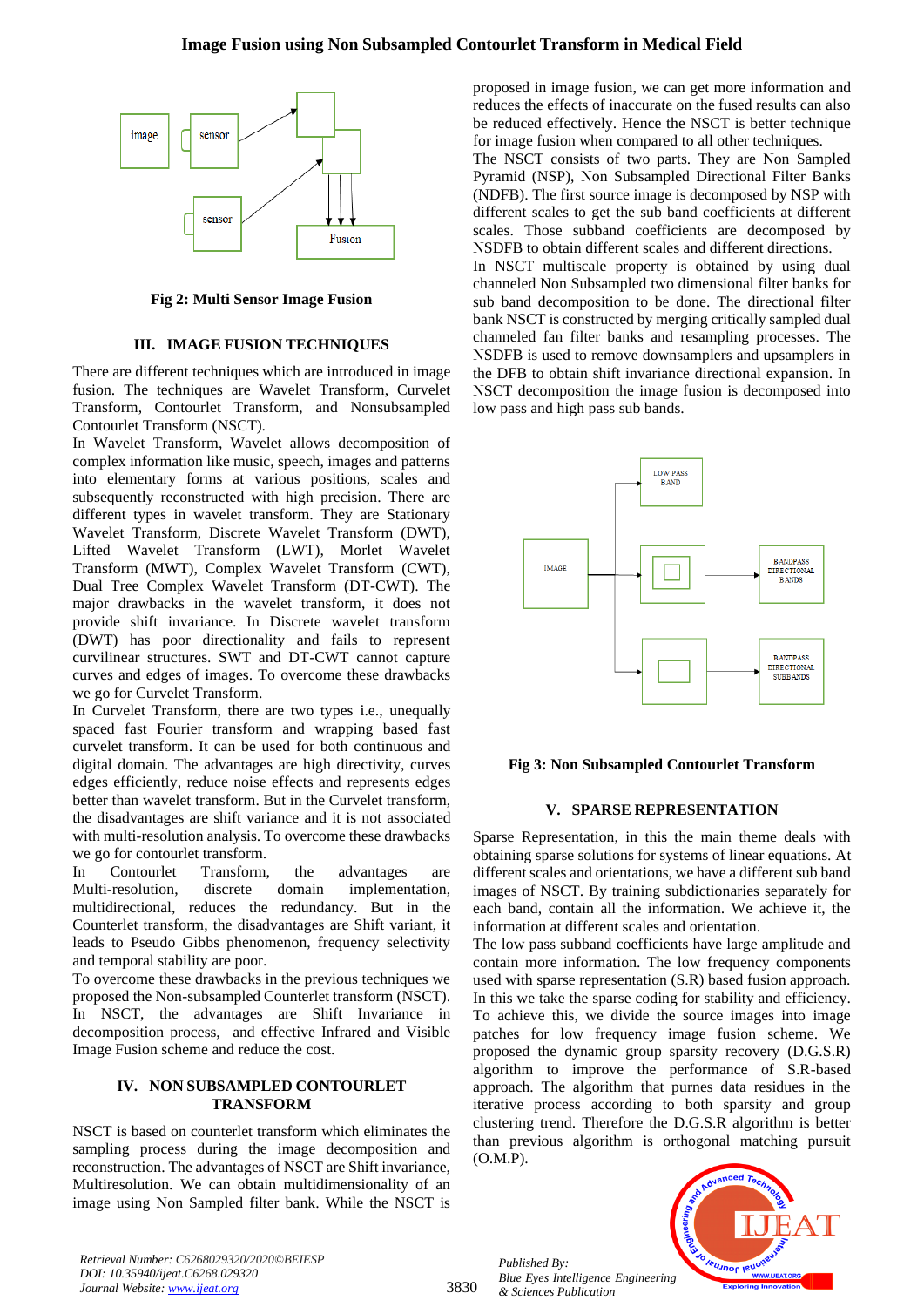

The high pass subband coefficients have small amplitude and less information. To achieve the better, we use the high frequency components by using the absolute maximum rule which are already used in counterlet transform.



## **Fig 4: Flow chart of the Non Subsampled Contourlet Transform (NSCT)**

**VI. EXPERIMENTAL RESULTS**





*Published By:*